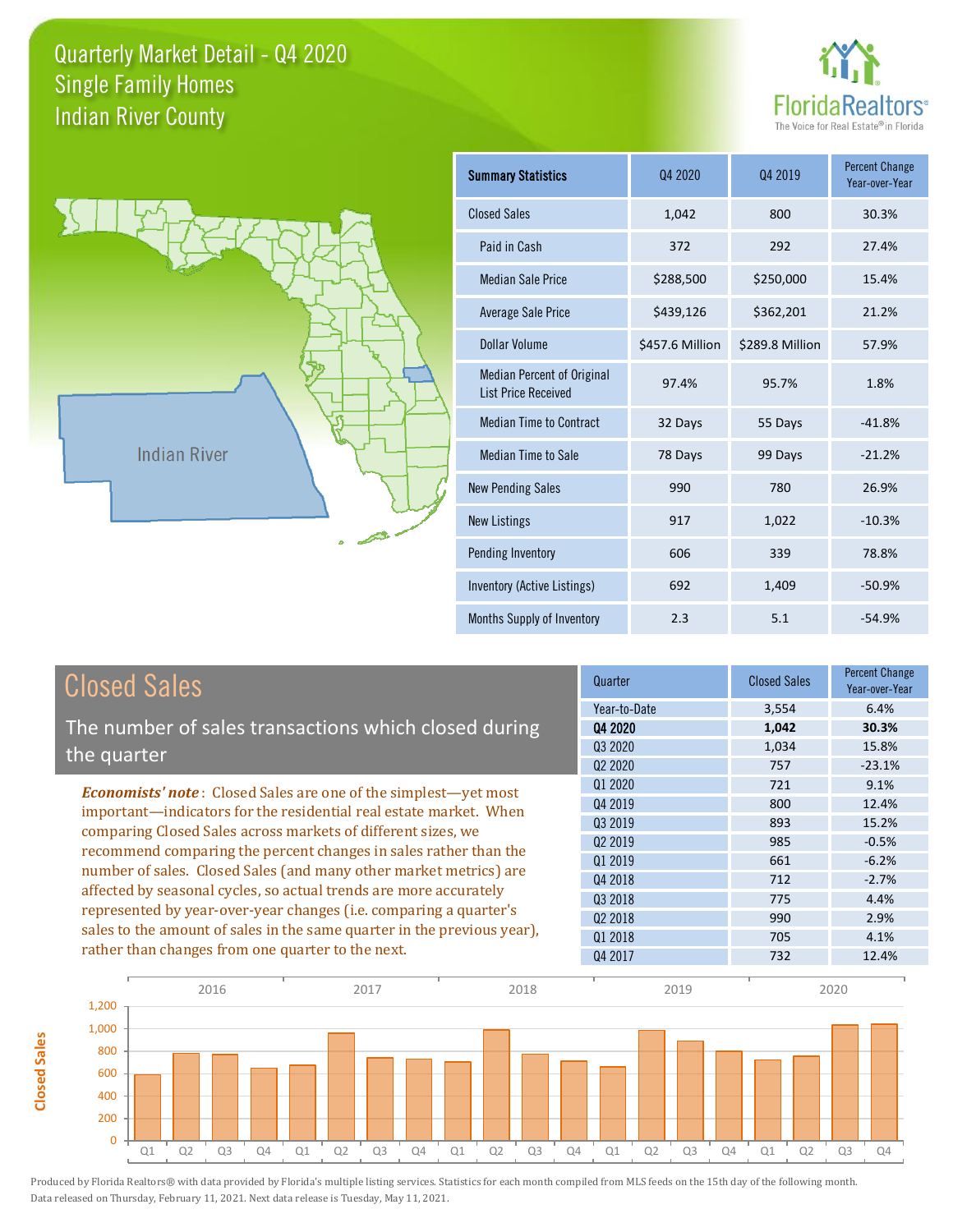**Cash Sales**



| <b>Cash Sales</b>                                                                                                                                                                           | Quarter                         | <b>Cash Sales</b> | <b>Percent Change</b><br>Year-over-Year |
|---------------------------------------------------------------------------------------------------------------------------------------------------------------------------------------------|---------------------------------|-------------------|-----------------------------------------|
|                                                                                                                                                                                             | Year-to-Date                    | 1,202             | $-4.1%$                                 |
| The number of Closed Sales during the quarter in                                                                                                                                            | Q4 2020                         | 372               | 27.4%                                   |
| which buyers exclusively paid in cash                                                                                                                                                       | Q3 2020                         | 283               | $-11.0%$                                |
|                                                                                                                                                                                             | Q <sub>2</sub> 20 <sub>20</sub> | 249               | $-32.9%$                                |
|                                                                                                                                                                                             | Q1 2020                         | 298               | 9.6%                                    |
|                                                                                                                                                                                             | 04 2019                         | 292               | 7.7%                                    |
| <b>Economists' note:</b> Cash Sales can be a useful indicator of the extent to<br>which investors are participating in the market. Why? Investors are                                       | Q3 2019                         | 318               | 18.2%                                   |
|                                                                                                                                                                                             | Q <sub>2</sub> 2019             | 371               | $-5.4%$                                 |
| far more likely to have the funds to purchase a home available up front,                                                                                                                    | 01 2019                         | 272               | 0.4%                                    |
| whereas the typical homebuyer requires a mortgage or some other<br>form of financing. There are, of course, many possible exceptions, so<br>this statistic should be interpreted with care. | Q4 2018                         | 271               | $-7.2%$                                 |
|                                                                                                                                                                                             | Q3 2018                         | 269               | 4.3%                                    |
|                                                                                                                                                                                             | 02 2018                         | 392               | $-1.0%$                                 |
|                                                                                                                                                                                             | 01 2018                         | 271               | $-12.3%$                                |
|                                                                                                                                                                                             | Q4 2017                         | 292               | 8.6%                                    |



## Cash Sales as a Percentage of Closed Sales

The percentage of Closed Sales during the quarter which were Cash Sales

*Economists' note* : This statistic is simply another way of viewing Cash Sales. The remaining percentages of Closed Sales (i.e. those not paid fully in cash) each quarter involved some sort of financing, such as mortgages, owner/seller financing, assumed loans, etc.

| Quarter                         | <b>Percent of Closed</b><br>Sales Paid in Cash | <b>Percent Change</b><br>Year-over-Year |
|---------------------------------|------------------------------------------------|-----------------------------------------|
| Year-to-Date                    | 33.8%                                          | $-9.9%$                                 |
| Q4 2020                         | 35.7%                                          | $-2.2%$                                 |
| 03 20 20                        | 27.4%                                          | $-23.0%$                                |
| Q <sub>2</sub> 20 <sub>20</sub> | 32.9%                                          | $-12.7%$                                |
| 01 2020                         | 41.3%                                          | 0.5%                                    |
| Q4 2019                         | 36.5%                                          | $-4.2%$                                 |
| Q3 2019                         | 35.6%                                          | 2.6%                                    |
| Q <sub>2</sub> 2019             | 37.7%                                          | $-4.8%$                                 |
| 01 2019                         | 41.1%                                          | 7.0%                                    |
| Q4 2018                         | 38.1%                                          | $-4.5%$                                 |
| 03 2018                         | 34.7%                                          | $-0.3%$                                 |
| Q <sub>2</sub> 2018             | 39.6%                                          | $-3.9%$                                 |
| Q1 2018                         | 38.4%                                          | $-15.8%$                                |
| Q4 2017                         | 39.9%                                          | $-3.4%$                                 |
|                                 |                                                |                                         |

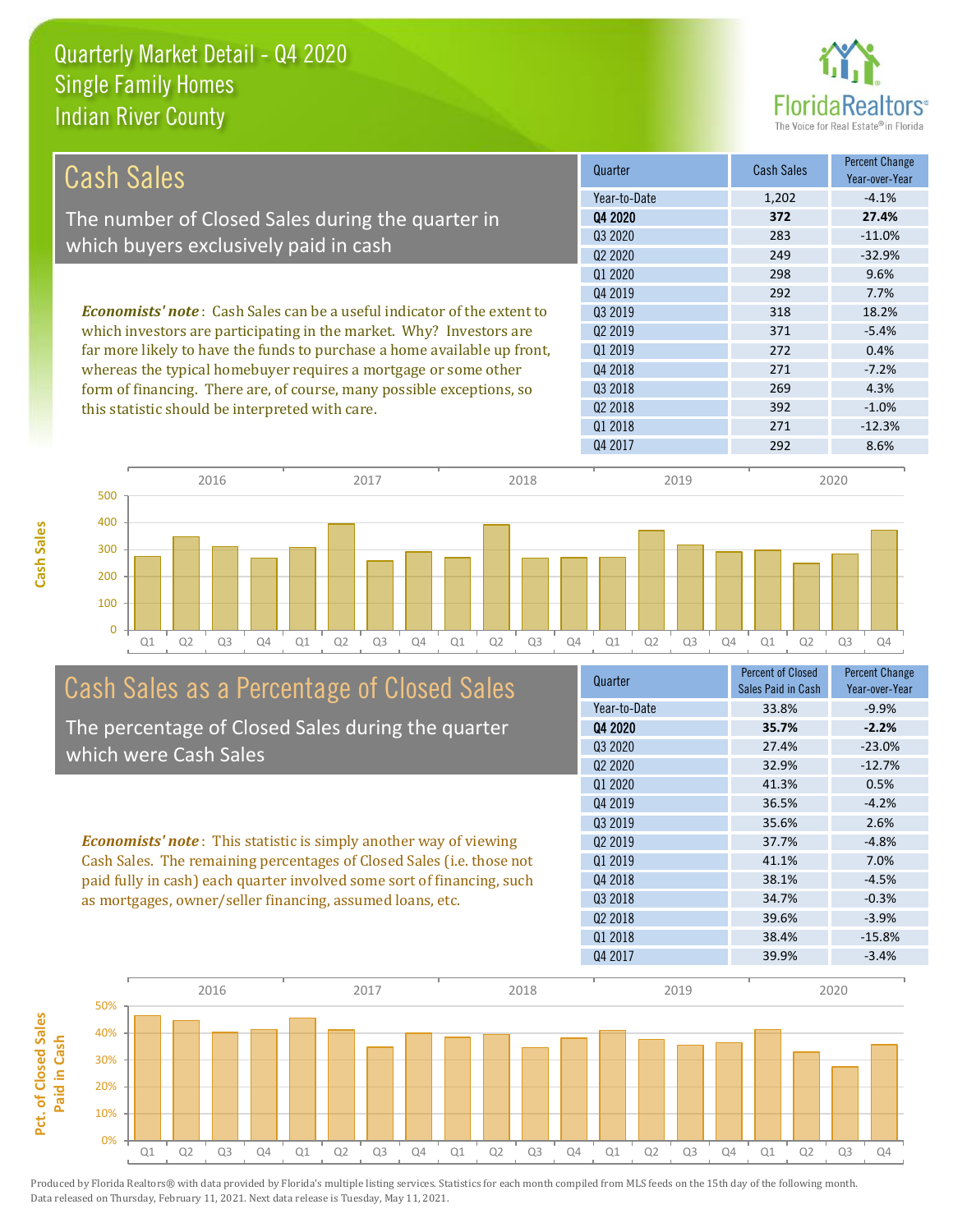

#### Quarter Median Sale Price Percent Change Year-over-Year Q4 2020 **\$288,500 15.4%** Year-to-Date \$270,000 8.0% Q1 2019 \$242,700 4.2% Q3 2020 \$262,500 5.0% Q2 2020 \$266,000 4.3% Q3 2019 \$250,000 4.6% Q2 2019 \$255,000 6.3% Q1 2020 **\$259,900** \$259,900 7.1% Q4 2019 **\$250,000** \$250,000 4.2% Q4 2018 **\$239,950** \$239,950 5.7% Q3 2018 \$239,000 3.9% Q2 2018 \$240,000 3.2% Q1 2018 **\$233,000** \$233,000 6.4% Q4 2017 \$227,000 10.7% *Economists' note* : Median Sale Price is our preferred summary statistic for price activity because, unlike Average Sale Price, Median Sale Price is not sensitive to high sale prices for small numbers of homes that may not be characteristic of the market area. Keep in mind that median price trends over time are not always solely caused by changes in the general value of local real estate. Median sale price only reflects the values of the homes that *sold* each quarter, and the mix of the types of homes that sell can change over time. 2016 2017 2018 2019 2020 Median Sale Price The median sale price reported for the quarter (i.e. 50% of sales were above and 50% of sales were below)



#### Average Sale Price

The average sale price reported for the quarter (i.e. total sales in dollars divided by the number of sales)

*Economists' note* : Usually, we prefer Median Sale Price over Average Sale Price as a summary statistic for home prices. However, Average Sale Price does have its uses—particularly when it is analyzed alongside the Median Sale Price. For one, the relative difference between the two statistics can provide some insight into the market for higher-end homes in an area.

| Quarter                         | <b>Average Sale Price</b> | <b>Percent Change</b><br>Year-over-Year |
|---------------------------------|---------------------------|-----------------------------------------|
| Year-to-Date                    | \$424,049                 | 18.9%                                   |
| Q4 2020                         | \$439,126                 | 21.2%                                   |
| Q3 2020                         | \$439,413                 | 35.1%                                   |
| Q <sub>2</sub> 20 <sub>20</sub> | \$378,747                 | 0.4%                                    |
| Q1 2020                         | \$427,791                 | 18.3%                                   |
| Q4 2019                         | \$362,201                 | 7.0%                                    |
| Q3 2019                         | \$325,200                 | 1.6%                                    |
| Q <sub>2</sub> 2019             | \$377,280                 | 7.1%                                    |
| 01 2019                         | \$361,729                 | 8.3%                                    |
| Q4 2018                         | \$338,381                 | 9.2%                                    |
| Q3 2018                         | \$320,068                 | $-13.0%$                                |
| Q <sub>2</sub> 2018             | \$352,372                 | 0.8%                                    |
| Q1 2018                         | \$334,122                 | 8.2%                                    |
| Q4 2017                         | \$309,894                 | 10.7%                                   |



Produced by Florida Realtors® with data provided by Florida's multiple listing services. Statistics for each month compiled from MLS feeds on the 15th day of the following month. Data released on Thursday, February 11, 2021. Next data release is Tuesday, May 11, 2021.

\$350K

**Average Sale Price**

**Average Sale Price**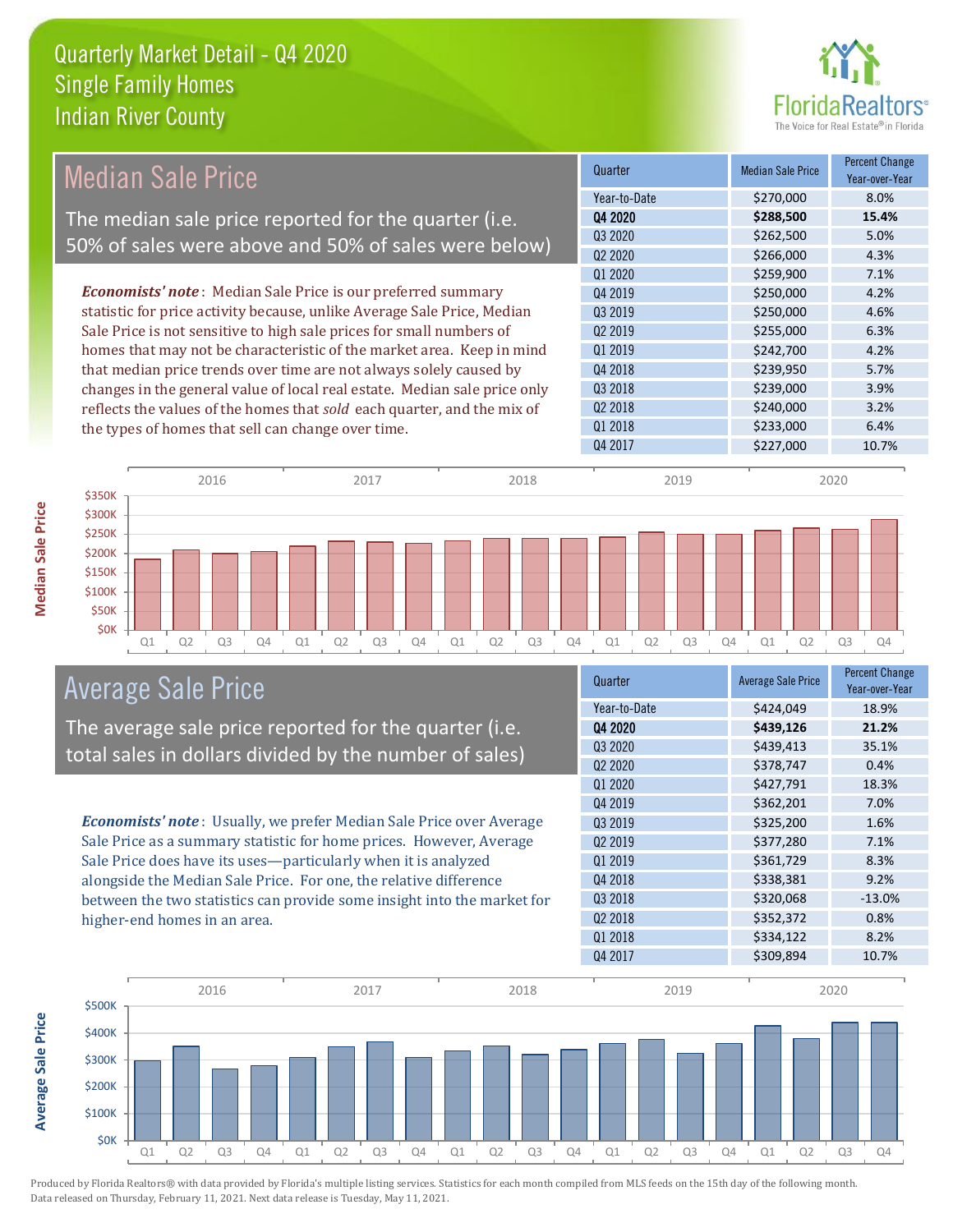

| Dollar Volume                                                               | Quarter             | <b>Dollar Volume</b> | <b>Percent Change</b><br>Year-over-Year |
|-----------------------------------------------------------------------------|---------------------|----------------------|-----------------------------------------|
|                                                                             | Year-to-Date        | \$1.5 Billion        | 26.6%                                   |
| The sum of the sale prices for all sales which closed                       | Q4 2020             | \$457.6 Million      | 57.9%                                   |
|                                                                             | Q3 2020             | \$454.4 Million      | 56.5%                                   |
| during the quarter                                                          | Q <sub>2</sub> 2020 | \$286.7 Million      | $-22.8%$                                |
|                                                                             | 01 2020             | \$308.4 Million      | 29.0%                                   |
| <b>Economists' note:</b> Dollar Volume is simply the sum of all sale prices | 04 2019             | \$289.8 Million      | 20.3%                                   |
| in a given time period, and can quickly be calculated by multiplying        | 03 2019             | \$290.4 Million      | 17.1%                                   |
| Closed Sales by Average Sale Price. It is a strong indicator of the health  | Q <sub>2</sub> 2019 | \$371.6 Million      | 6.5%                                    |
| of the real estate industry in a market, and is of particular interest to   | 01 2019             | \$239.1 Million      | 1.5%                                    |
| real estate professionals, investors, analysts, and government agencies.    | Q4 2018             | \$240.9 Million      | 6.2%                                    |
| Potential home sellers and home buyers, on the other hand, will likely      | Q3 2018             | \$248.1 Million      | $-9.2%$                                 |
| be better served by paying attention to trends in the two components        | 02 2018             | \$348.8 Million      | 3.8%                                    |

Q1 Q2 Q3 Q4 Q1 Q2 Q3 Q4 Q1 Q2 Q3 Q4 Q1 Q2 Q3 Q4 Q1 Q2 Q3 Q4 \$0 \$100 M \$200 M \$300 M \$400 M \$500 M 2016 2017 2018 2019 2020

# Median Percent of Original List Price Received

of Dollar Volume (i.e. sales and prices) individually.

The median of the sale price (as a percentage of the original list price) across all properties selling during the quarter

*Economists' note* : The Median Percent of Original List Price Received is useful as an indicator of market recovery, since it typically rises as buyers realize that the market may be moving away from them and they need to match the selling price (or better it) in order to get a contract on the house. This is usually the last measure to indicate a market has shifted from down to up, so it is what we would call a *lagging* indicator.

| Quarter             | Med. Pct. of Orig.<br><b>List Price Received</b> | <b>Percent Change</b><br>Year-over-Year |
|---------------------|--------------------------------------------------|-----------------------------------------|
| Year-to-Date        | 96.5%                                            | 1.3%                                    |
| 04 2020             | 97.4%                                            | 1.8%                                    |
| Q3 2020             | 96.7%                                            | 1.2%                                    |
| Q <sub>2</sub> 2020 | 95.6%                                            | 0.6%                                    |
| 01 2020             | 95.5%                                            | 0.8%                                    |
| Q4 2019             | 95.7%                                            | 0.3%                                    |
| 03 2019             | 95.6%                                            | 0.7%                                    |
| Q <sub>2</sub> 2019 | 95.0%                                            | $-0.7%$                                 |
| Q1 2019             | 94.7%                                            | $-1.1%$                                 |
| Q4 2018             | 95.4%                                            | $-0.3%$                                 |
| Q3 2018             | 94.9%                                            | $-1.1%$                                 |
| Q <sub>2</sub> 2018 | 95.7%                                            | 0.8%                                    |
| Q1 2018             | 95.8%                                            | 0.1%                                    |
| Q4 2017             | 95.7%                                            | 0.1%                                    |

Q4 2017 \$226.8 Million 24.5%

Q1 2018 **\$235.6 Million** 12.7%



**Dollar Volume**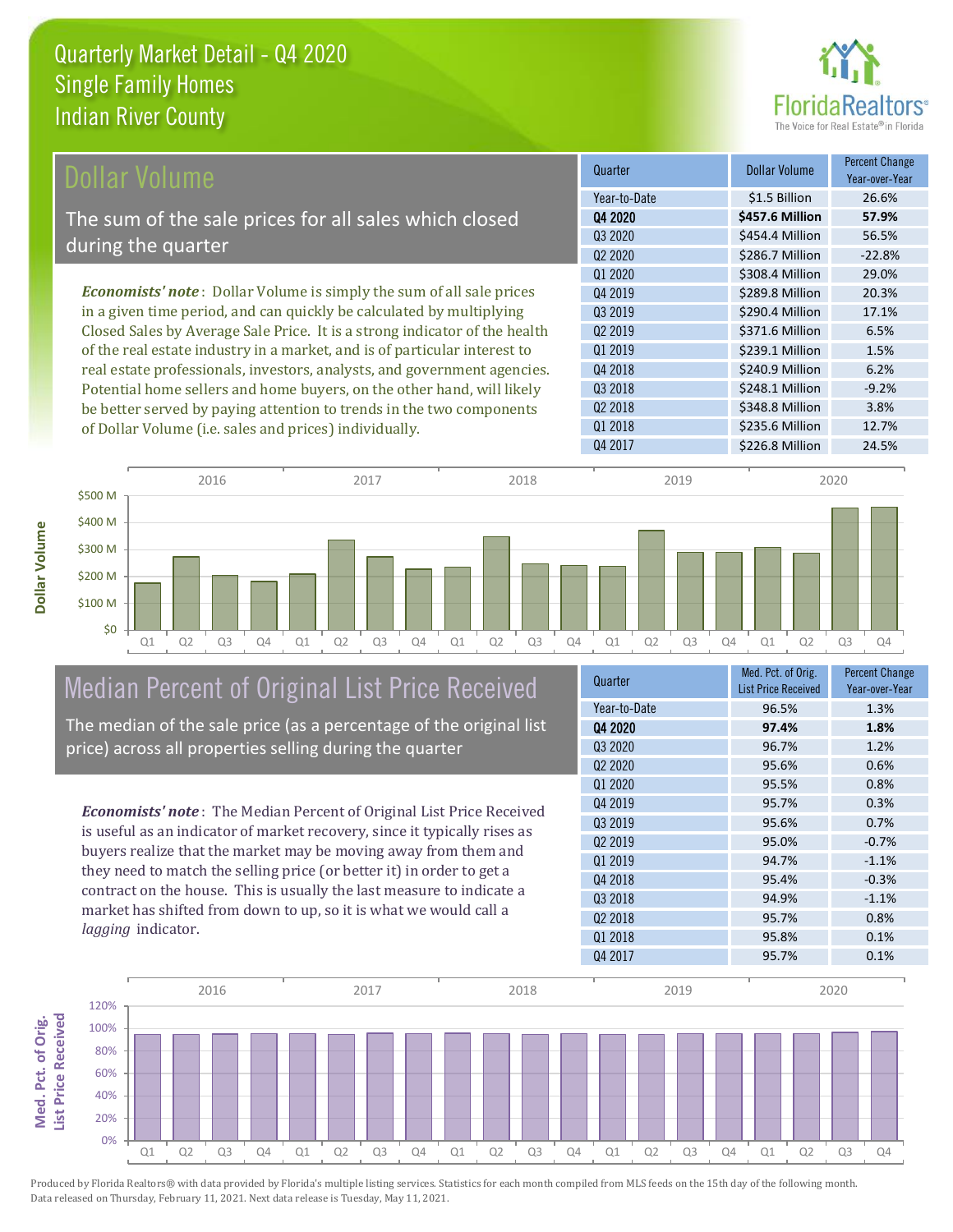

### Median Time to Contract

The median number of days between the listing date and contract date for all Closed Sales during the quarter

*Economists' note* : Like Time to Sale, Time to Contract is a measure of the length of the home selling process calculated for sales which closed during the quarter. The difference is that Time to Contract measures the number of days between the initial listing of a property and the signing of the contract which eventually led to the closing of the sale. When the gap between Median Time to Contract and Median Time to Sale grows, it is usually a sign of longer closing times and/or declining numbers of cash sales.

| Quarter                         | Median Time to<br>Contract | <b>Percent Change</b><br>Year-over-Year |
|---------------------------------|----------------------------|-----------------------------------------|
| Year-to-Date                    | 45 Days                    | $-23.7%$                                |
| Q4 2020                         | 32 Days                    | $-41.8%$                                |
| Q3 2020                         | 52 Days                    | $-16.1%$                                |
| Q <sub>2</sub> 20 <sub>20</sub> | 49 Days                    | $-10.9%$                                |
| Q1 2020                         | 59 Days                    | $-4.8%$                                 |
| Q4 2019                         | 55 Days                    | 3.8%                                    |
| Q3 2019                         | 62 Days                    | 8.8%                                    |
| Q <sub>2</sub> 2019             | 55 Days                    | 19.6%                                   |
| Q1 2019                         | 62 Days                    | 34.8%                                   |
| Q4 2018                         | 53 Days                    | 8.2%                                    |
| Q3 2018                         | 57 Days                    | 21.3%                                   |
| Q <sub>2</sub> 2018             | 46 Days                    | $-8.0%$                                 |
| Q1 2018                         | 46 Days                    | 0.0%                                    |
| Q4 2017                         | 49 Days                    | 19.5%                                   |
|                                 |                            |                                         |



### Median Time to Sale

**Median Time to** 

**Median Time to** 

The median number of days between the listing date and closing date for all Closed Sales during the quarter

*Economists' note* : Time to Sale is a measure of the length of the home selling process, calculated as the number of days between the initial listing of a property and the closing of the sale. *Median* Time to Sale is the amount of time the "middle" property selling this month was on the market. That is, 50% of homes selling this month took *less* time to sell, and 50% of homes took *more* time to sell. Median Time to Sale gives a more accurate picture than Average Time to Sale, which can be skewed upward by small numbers of properties taking an abnormally long time to sell.

| Quarter             | <b>Median Time to Sale</b> | <b>Percent Change</b><br>Year-over-Year |
|---------------------|----------------------------|-----------------------------------------|
| Year-to-Date        | 93 Days                    | $-7.9%$                                 |
| Q4 2020             | 78 Days                    | $-21.2%$                                |
| Q3 2020             | 99 Days                    | $-4.8%$                                 |
| Q2 2020             | 96 Days                    | $-1.0%$                                 |
| Q1 2020             | 105 Days                   | 2.9%                                    |
| Q4 2019             | 99 Days                    | 7.6%                                    |
| Q3 2019             | 104 Days                   | 3.0%                                    |
| Q <sub>2</sub> 2019 | 97 Days                    | 6.6%                                    |
| 01 2019             | 102 Days                   | 14.6%                                   |
| Q4 2018             | 92 Days                    | $-5.2%$                                 |
| Q3 2018             | 101 Days                   | 11.0%                                   |
| Q <sub>2</sub> 2018 | 91 Days                    | $-4.2%$                                 |
| Q1 2018             | 89 Days                    | 0.0%                                    |
| Q4 2017             | 97 Days                    | 11.5%                                   |

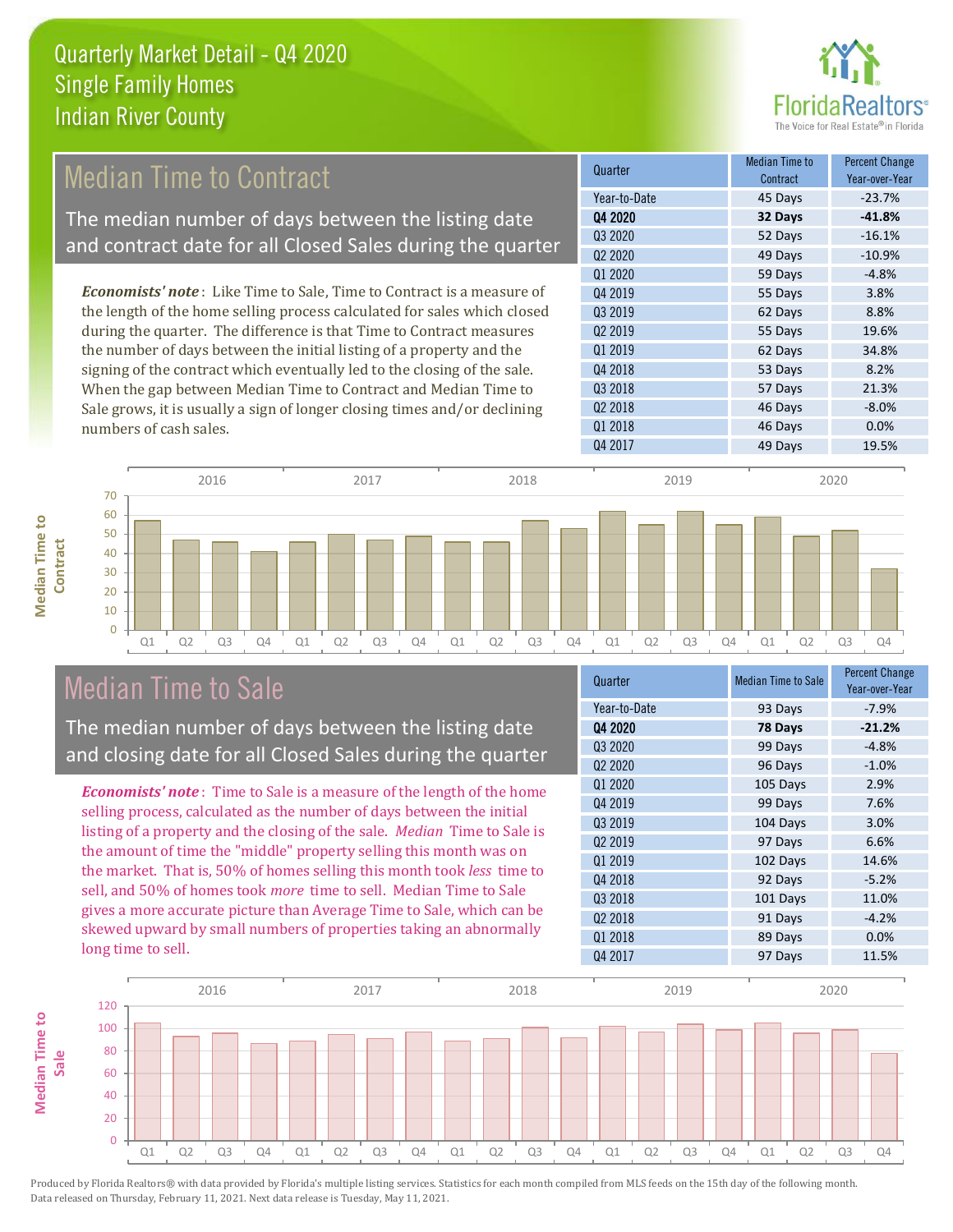

|                                                                               | Quarter                         | <b>New Pending Sales</b> | <b>Percent Change</b> |
|-------------------------------------------------------------------------------|---------------------------------|--------------------------|-----------------------|
| <b>New Pending Sales</b>                                                      |                                 |                          | Year-over-Year        |
|                                                                               | Year-to-Date                    | 4.076                    | 11.4%                 |
| The number of listed properties that went under                               | Q4 2020                         | 990                      | 26.9%                 |
|                                                                               | 03 20 20                        | 1,162                    | 32.3%                 |
| contract during the quarter                                                   | Q <sub>2</sub> 20 <sub>20</sub> | 973                      | $-7.2%$               |
|                                                                               | Q1 2020                         | 951                      | $-0.1%$               |
| <b>Economists' note:</b> Because of the typical length of time it takes for a | 04 2019                         | 780                      | 13.4%                 |
| sale to close, economists consider Pending Sales to be a decent               | Q3 2019                         | 878                      | 8.4%                  |
| indicator of potential future Closed Sales. It is important to bear in        | Q <sub>2</sub> 2019             | 1,049                    | 2.3%                  |
| mind, however, that not all Pending Sales will be closed successfully.        | 01 2019                         | 952                      | $-2.8%$               |
| So, the effectiveness of Pending Sales as a future indicator of Closed        | Q4 2018                         | 688                      | $-7.8%$               |
| Sales is susceptible to changes in market conditions such as the              | Q3 2018                         | 810                      | 13.3%                 |
| availability of financing for homebuyers and the inventory of                 | 02 2018                         | 1,025                    | 2.9%                  |
| distressed properties for sale.                                               | 01 2018                         | 979                      | $-2.8%$               |
|                                                                               | Q4 2017                         | 746                      | 12.7%                 |



### New Listings The number of properties put onto the market during the quarter

*Economists' note* : New Listings tend to rise in delayed response to increasing prices, so they are often seen as a lagging indicator of market health. As prices rise, potential sellers raise their estimations of value—and in the most recent cycle, rising prices have freed up many potential sellers who were previously underwater on their mortgages. Note that in our calculations, we take care to not include properties that were recently taken off the market and quickly relisted, since these are not really *new* listings.

| Quarter                         | <b>New Listings</b> | <b>Percent Change</b><br>Year-over-Year |
|---------------------------------|---------------------|-----------------------------------------|
| Year-to-Date                    | 4,250               | $-2.3%$                                 |
| Q4 2020                         | 917                 | $-10.3%$                                |
| Q3 2020                         | 1,006               | 7.1%                                    |
| Q <sub>2</sub> 20 <sub>20</sub> | 1,184               | 9.7%                                    |
| Q1 2020                         | 1,143               | $-12.7%$                                |
| Q4 2019                         | 1,022               | $-5.4%$                                 |
| Q3 2019                         | 939                 | $-5.3%$                                 |
| 02 2019                         | 1,079               | $-3.6%$                                 |
| 01 2019                         | 1,310               | $-4.7%$                                 |
| Q4 2018                         | 1,080               | 16.6%                                   |
| Q3 2018                         | 992                 | 25.6%                                   |
| Q <sub>2</sub> 2018             | 1,119               | 3.1%                                    |
| Q1 2018                         | 1,375               | 11.2%                                   |
| Q4 2017                         | 926                 | 2.5%                                    |



Produced by Florida Realtors® with data provided by Florida's multiple listing services. Statistics for each month compiled from MLS feeds on the 15th day of the following month. Data released on Thursday, February 11, 2021. Next data release is Tuesday, May 11, 2021.

**New Listings**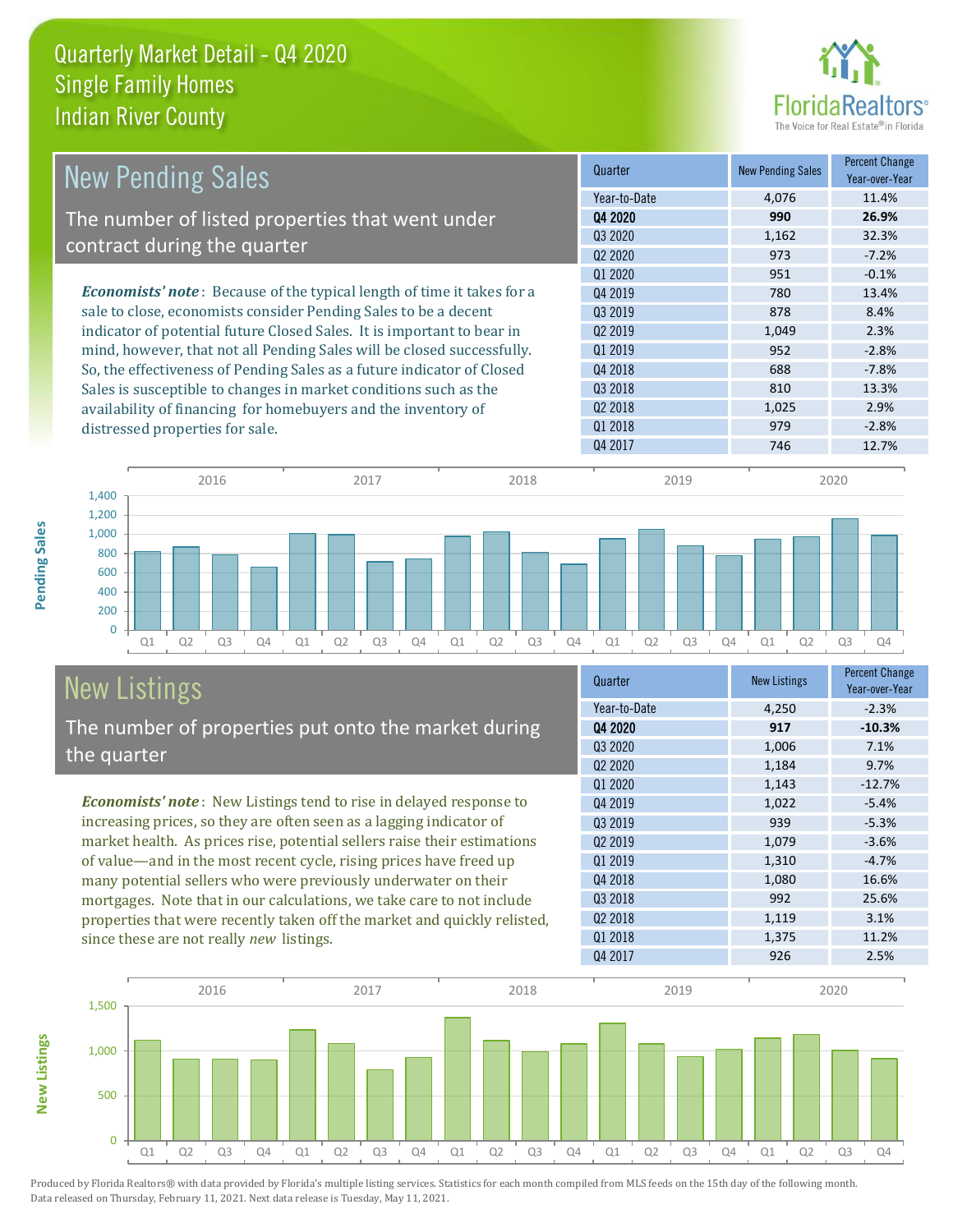

| <b>Inventory (Active Listings)</b>                                          | Quarter                         | Inventory | <b>Percent Change</b><br>Year-over-Year |
|-----------------------------------------------------------------------------|---------------------------------|-----------|-----------------------------------------|
|                                                                             | YTD (Monthly Avg)               | 1,105     | $-25.1%$                                |
| The number of property listings active at the end of                        | 04 2020                         | 692       | $-50.9%$                                |
|                                                                             | Q3 2020                         | 845       | $-33.4%$                                |
| the quarter                                                                 | Q <sub>2</sub> 20 <sub>20</sub> | 1,151     | $-17.3%$                                |
|                                                                             | Q1 2020                         | 1,436     | $-12.4%$                                |
| <b>Economists' note:</b> There are a number of ways to define and calculate | Q4 2019                         | 1,409     | $-5.8%$                                 |
| Inventory. Our method is to simply count the number of active listings      | 03 2019                         | 1,269     | $-4.7%$                                 |
| on the last day of the quarter, and hold this number to compare with        | Q <sub>2</sub> 2019             | 1,391     | 6.4%                                    |
| the same quarter the following year. Inventory rises when New               | Q1 2019                         | 1,639     | 13.7%                                   |
| Listings are outpacing the number of listings that go off-market            | Q4 2018                         | 1,496     | 27.2%                                   |
| (regardless of whether they actually sell). Likewise, it falls when New     | Q3 2018                         | 1,332     | 16.0%                                   |
| Listings aren't keeping up with the rate at which homes are going off-      | Q <sub>2</sub> 2018             | 1,307     | 2.0%                                    |
| market.                                                                     | 01 2018                         | 1,441     | 8.1%                                    |



## Months Supply of Inventory

An estimate of the number of months it will take to deplete the current Inventory given recent sales rates

*Economists' note* : MSI is a useful indicator of market conditions. The benchmark for a balanced market (favoring neither buyer nor seller) is 5.5 months of inventory. Anything higher is traditionally a buyers' market, and anything lower is a sellers' market. There is no single accepted way of calculating MSI. A common method is to divide current Inventory by the most recent month's Closed Sales count, but this count is a usually poor predictor of future Closed Sales due to seasonal cycles. To eliminate seasonal effects, we use the 12-month average of monthly Closed Sales instead.

| Quarter                  | <b>Months Supply</b> | <b>Percent Change</b><br>Year-over-Year |
|--------------------------|----------------------|-----------------------------------------|
| <b>YTD (Monthly Avg)</b> | 4.0                  | $-27.3%$                                |
| 04 2020                  | 2.3                  | $-54.9%$                                |
| Q3 2020                  | 3.1                  | $-34.0%$                                |
| Q <sub>2</sub> 2020      | 4.4                  | $-17.0%$                                |
| 01 2020                  | 5.1                  | $-19.0%$                                |
| Q4 2019                  | 5.1                  | $-8.9%$                                 |
| Q3 2019                  | 4.7                  | $-6.0%$                                 |
| Q <sub>2</sub> 2019      | 5.3                  | 8.2%                                    |
| Q1 2019                  | 6.3                  | 14.5%                                   |
| Q4 2018                  | 5.6                  | 24.4%                                   |
| Q3 2018                  | 5.0                  | 11.1%                                   |
| Q2 2018                  | 4.9                  | $-2.0%$                                 |
| Q1 2018                  | 5.5                  | $-1.8%$                                 |
| 04 2017                  | 4.5                  | $-13.5%$                                |

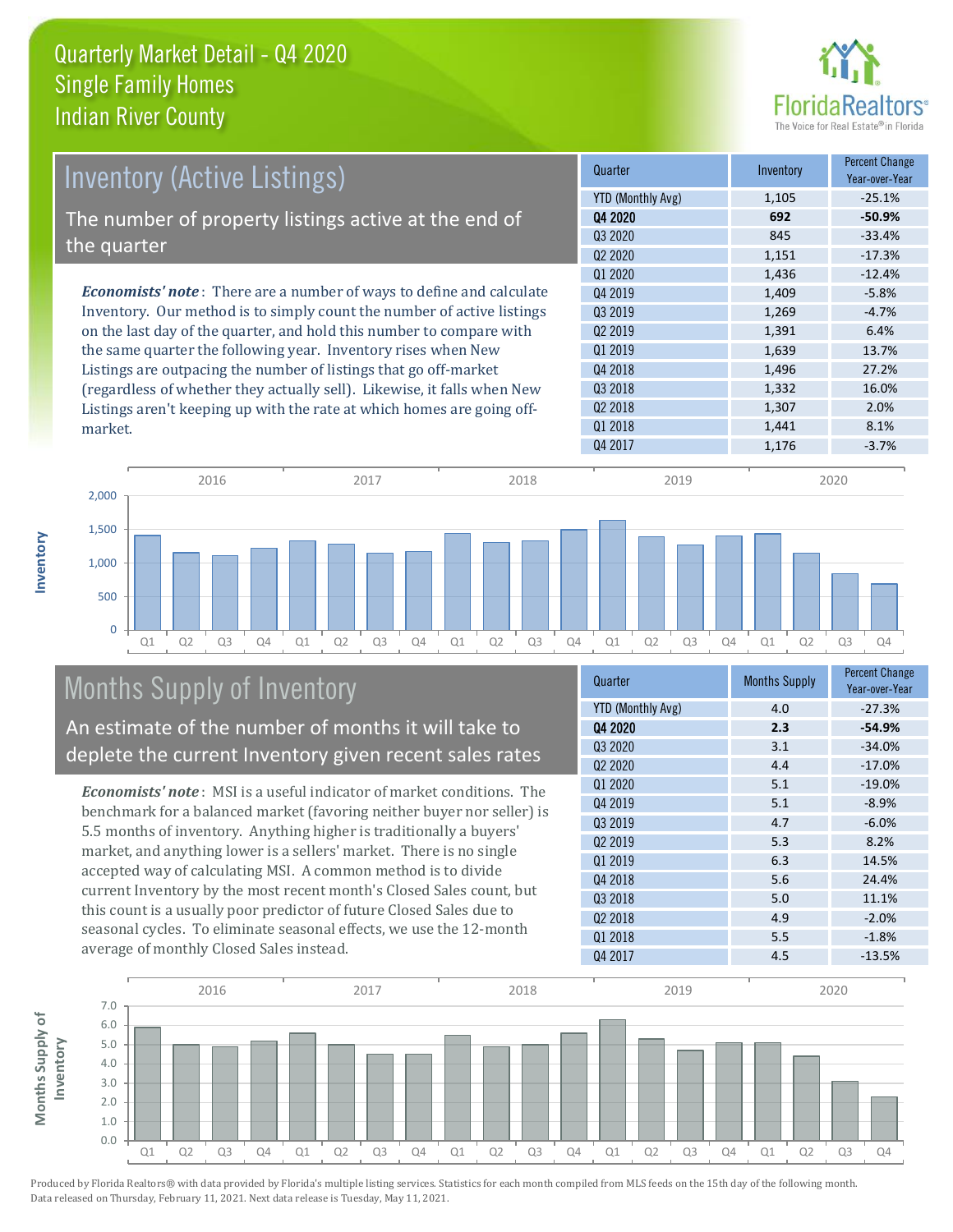

#### *Economists' note:* Closed Sales are one of the simplest—yet most important—indicators for the residential real estate market. When comparing Closed Sales across markets of different sizes, we recommend comparing the percent changes in sales rather than the number of sales. Closed Sales (and many other market metrics) are affected by seasonal cycles, so actual trends are more accurately represented by year-over-year changes (i.e. comparing a quarter's sales to the amount of sales in the same quarter in the previous year), rather than changes from one quarter to the next. \$1,000,000 or more 63 110.0% \$250,000 - \$299,999 186 44.2% \$300,000 - \$399,999 190 45.0% \$400,000 - \$599,999 140 86.7% \$600,000 - \$999,999 88 120.0% \$150,000 - \$199,999 147 12.2% \$200,000 - \$249,999 187 -1.6% \$100,000 - \$149,999 36 -42.9% Sale Price Closed Sales Percent Change Year-over-Year Less than \$50,000 1 1 N/A  $$50.000 - $99.999$  4 -63.6% 140 160 180 200 **O** 04 2019 **Q4 2020** 140 160 180 200 Closed Sales by Sale Price The number of sales transactions which closed during the quarter

#### $\Omega$ 20 40 60 80 100 120 Less than \$50,000 \$50,000 - \$99,999 \$100,000 \$149,999 \$150,000 - \$199,999 \$200,000 - \$249,999 \$250,000 - \$299,999 \$300,000 - \$399,999 \$400,000 - \$599,999 \$600,000 - \$999,999 \$1,000,000 or more

#### Median Time to Contract by Sale Price The median number of days between the listing date and contract date for all Closed Sales during the quarter

*Economists' note* : Like Time to Sale, Time to Contract is a measure of the length of the home selling process calculated for sales which closed during the quarter. The difference is that Time to Contract measures the number of days between the initial listing of a property and the signing of the contract which eventually led to the closing of the sale. When the gap between Median Time to Contract and Median Time to Sale grows, it is usually a sign of longer closing times and/or declining numbers of cash sales.

| <b>Sale Price</b>     | <b>Median Time to</b><br>Contract | <b>Percent Change</b><br>Year-over-Year |
|-----------------------|-----------------------------------|-----------------------------------------|
| Less than \$50,000    | 254 Days                          | N/A                                     |
| $$50,000 - $99,999$   | 5 Days                            | $-75.0%$                                |
| $$100,000 - $149,999$ | 28 Days                           | $-17.6%$                                |
| $$150,000 - $199,999$ | 24 Days                           | $-38.5%$                                |
| \$200,000 - \$249,999 | 23 Days                           | $-52.1%$                                |
| \$250,000 - \$299,999 | 25 Days                           | $-51.0%$                                |
| \$300,000 - \$399,999 | 30 Days                           | $-63.0%$                                |
| \$400,000 - \$599,999 | 55 Days                           | $-43.9%$                                |
| \$600,000 - \$999,999 | 76 Days                           | $-53.9%$                                |
| \$1,000,000 or more   | 222 Days                          | $-31.7%$                                |

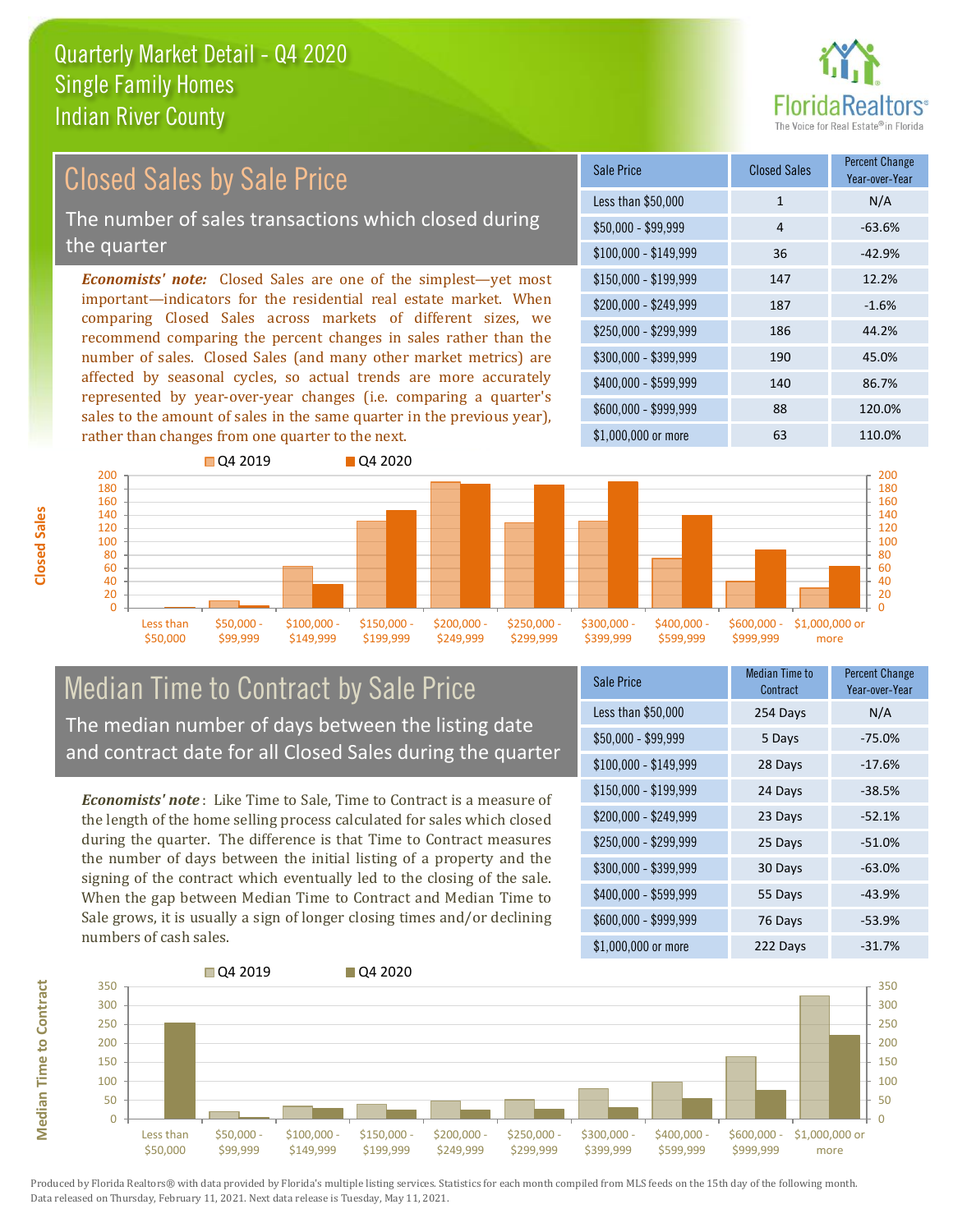

## New Listings by Initial Listing Price

The number of properties put onto the market during the quarter

*Economists' note:* New Listings tend to rise in delayed response to increasing prices, so they are often seen as a lagging indicator of market health. As prices rise, potential sellers raise their estimations of value—and in the most recent cycle, rising prices have freed up many potential sellers who were previously underwater on their mortgages. Note that in our calculations, we take care to not include properties that were recently taken off the market and quickly relisted, since these are not really *new* listings.





#### Inventory by Current Listing Price The number of property listings active at the end of the quarter

*Economists' note* : There are a number of ways to define and calculate Inventory. Our method is to simply count the number of active listings on the last day of the quarter, and hold this number to compare with the same quarter the following year. Inventory rises when New Listings are outpacing the number of listings that go off-market (regardless of whether they actually sell). Likewise, it falls when New Listings aren't keeping up with the rate at which homes are going offmarket.

| <b>Current Listing Price</b> | Inventory | <b>Percent Change</b><br>Year-over-Year |
|------------------------------|-----------|-----------------------------------------|
| Less than \$50,000           | 0         | $-100.0%$                               |
| $$50,000 - $99,999$          | 0         | $-100.0%$                               |
| $$100,000 - $149,999$        | 7         | $-77.4%$                                |
| \$150,000 - \$199,999        | 54        | $-59.1%$                                |
| \$200,000 - \$249,999        | 59        | $-67.8%$                                |
| \$250,000 - \$299,999        | 111       | $-40.0%$                                |
| \$300,000 - \$399,999        | 125       | $-45.7%$                                |
| \$400,000 - \$599,999        | 100       | $-51.0%$                                |
| \$600,000 - \$999,999        | 85        | $-55.0%$                                |
| \$1,000,000 or more          | 151       | $-39.4%$                                |



Produced by Florida Realtors® with data provided by Florida's multiple listing services. Statistics for each month compiled from MLS feeds on the 15th day of the following month. Data released on Thursday, February 11, 2021. Next data release is Tuesday, May 11, 2021.

**Inventory**